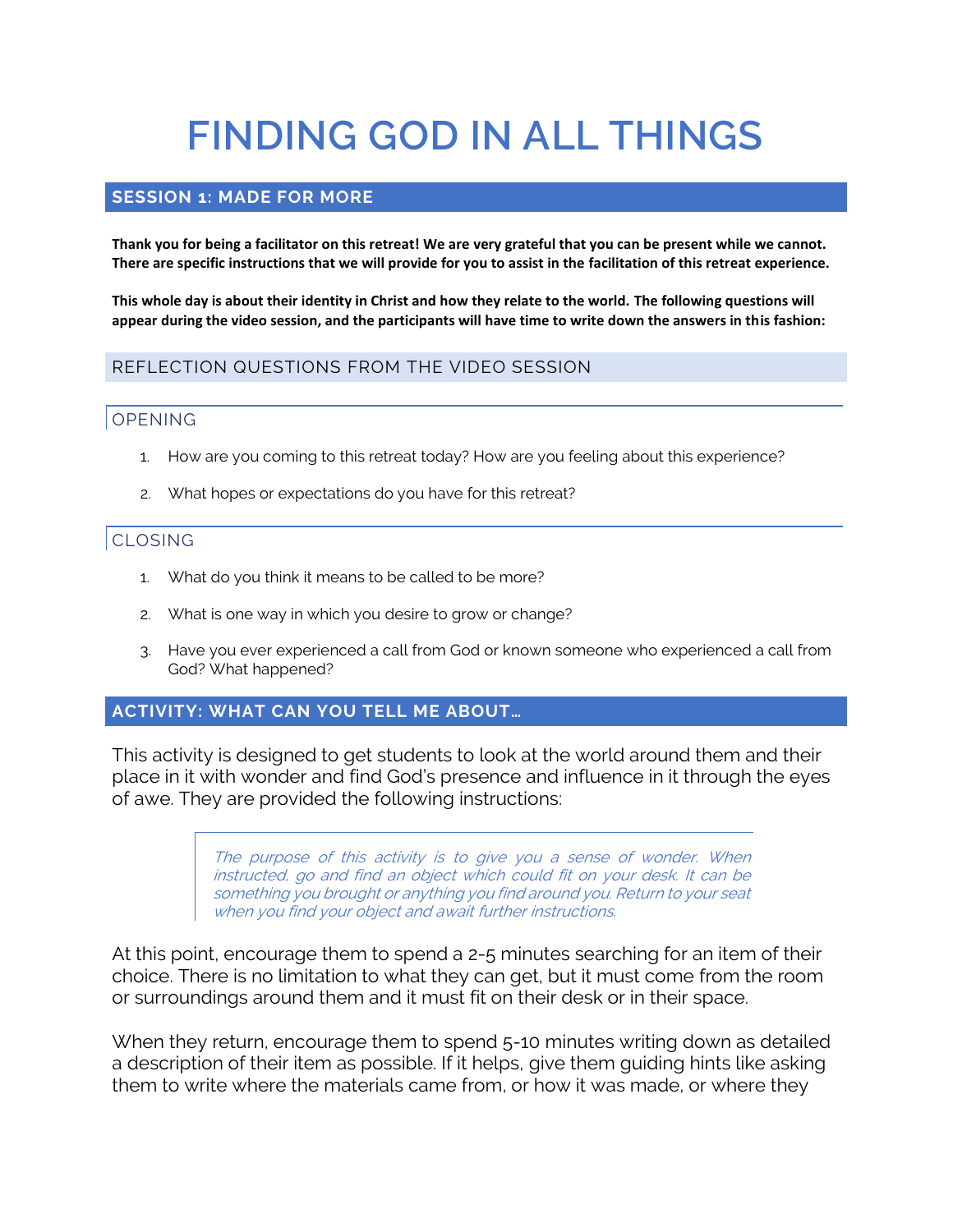imagine it has been shipped, who do you think has touched the object, etc. They will have the following instructions:

## ITEM DESCRIPTION

Take a few minutes to describe your item comprehensively. Think of its scientific properties, its origins, its components, its story, its uses, etc.

When the students are finished writing, they should go around in a circle sharing what they have written. For every student, you should ask a question that challenges the student to think further about that object. For instance, if a student describes a rock as "old," you may ask, "can you imagine the days, the weeks, months, years of that rock? Where is has been, where it comes from?"

As the students finish sharing, lead a discussion to some key points:

- o We are surrounded by **limitless love and possibility**. Every object, whether as large as a mountain, or as small as a molecule, or as simple as a pencil, invites us to explore a world that is more than ourselves.
- o We should challenge ourselves, each day, to take a little time and sit in the **wonder of creation**, that we get to be in this world of inexhaustible complexity, innumerable stories, and measureless potential.
- o All of these things have this quality, because everything around us comes from God, who is truly infinite. It's only when we fail to see the world around us as God sees it and made it, that we can get confused and see a pen, as just a pen, or worse a person, as just background to our lives.

#### **\*\* WE, TOO, WERE CREATED BY GOD, AND THUS ARE MAGNIFICENTLY COMPLEX AND WONDERFUL CREATIONS. NOTHING AND NO ONE CAN LIMIT OUR WORTH OR OUR PURPOSE. \*\***

After the activity, turn their attention to the following questions in their packets:

## REFLECTION QUESTIONS AFTER THE ACTIVITY

Consider the following questions and take some time to write your thoughts down:

1. How would you define the word, "wonder?"

2. Think about all the objects that surround you. How do you feel different about them, after this activity?

3. What keeps you from seeing objects in your everyday life in the way you saw them during this activity?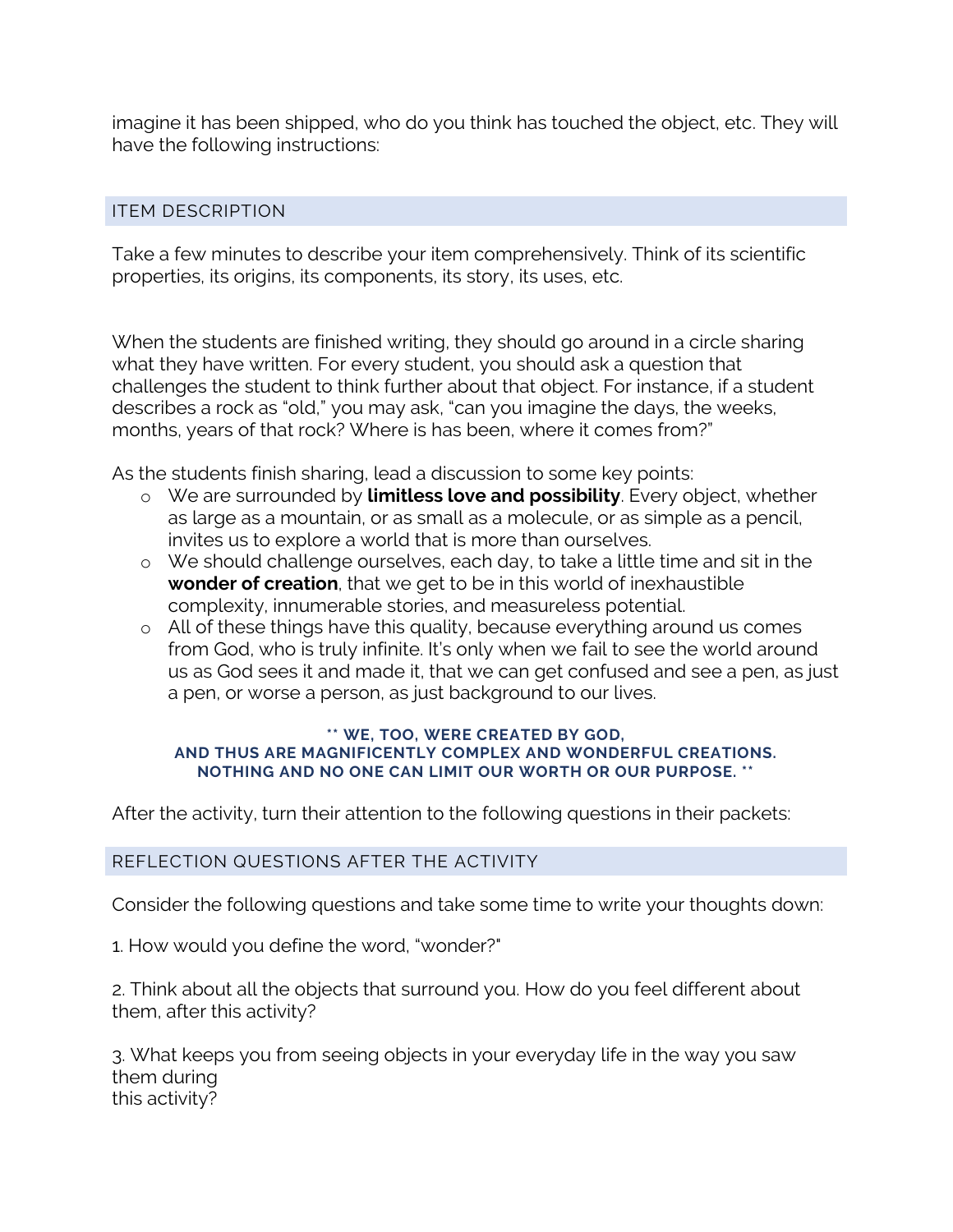4. If you took 10 minutes each day to do something like this exercise, how do you think it would change you and your perspective?

5. If we remind ourselves that these objects were in some sense made by God, what does that tell us about God?

6. How does the way you feel about that object change, knowing God had a hand in you having it right now?

7. How do you think God wants you to relate to that object? To any object around you?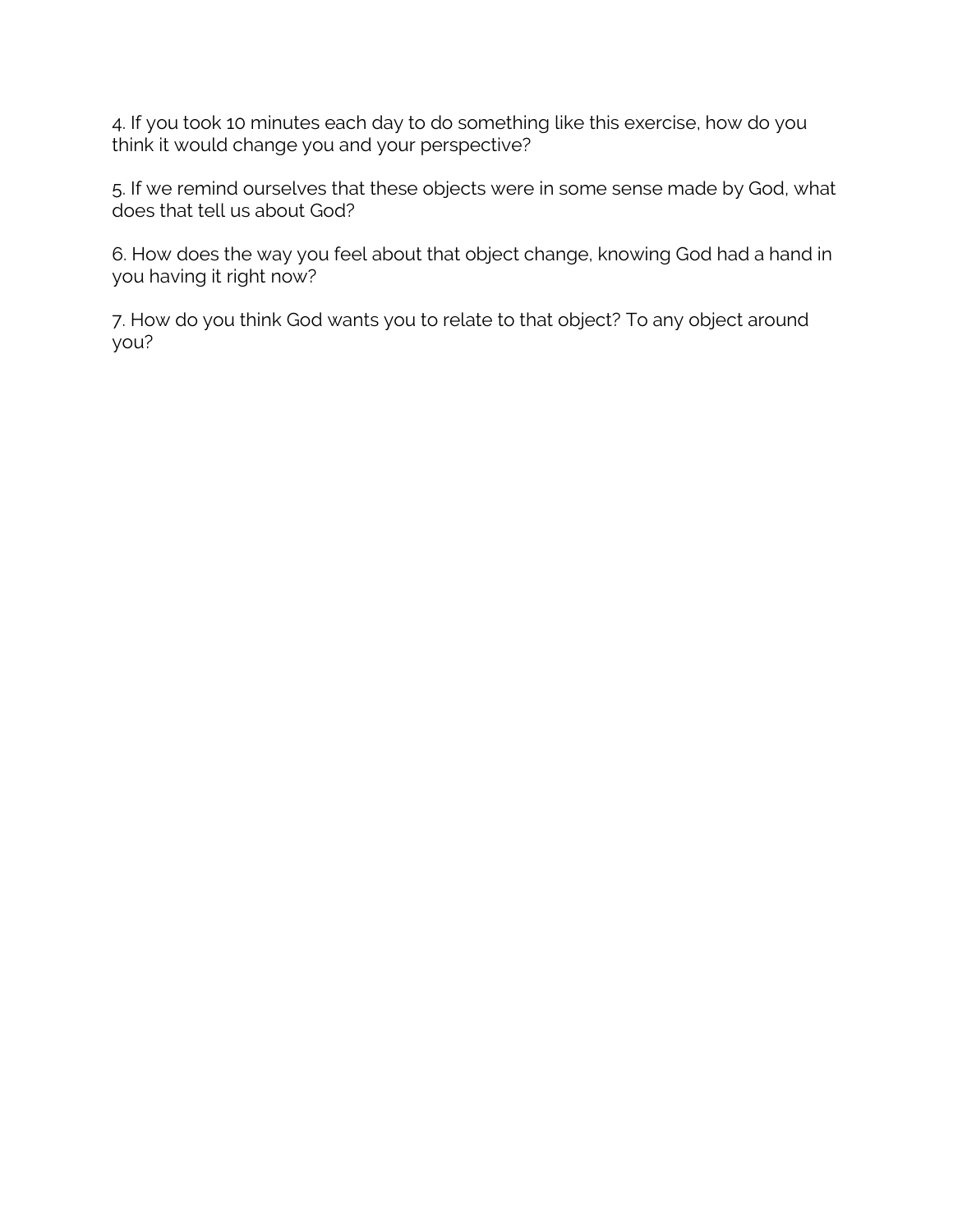# **FINDING GOD IN ALL THINGS**

# **SESSION 2: SPIRITUAL EXERCISE**

Welcome to the second session of this retreat experience! We will explore what God could do with your life.

The students will have a time of prayer at the end of the video. After the prayer, they will jump right into the next activity:

# **ACTIVITY: WHAT IF…**

The purpose of this activity is to give the retreatants a period of discernment of their futures and challenge the with the teaching of Ignatian indifference, which states that we should only desire that which brings us closer to God and should therefore have no preference for wealth over poverty, health over sickness, long life over a short one, etc. Our one choice should always be that which brings us closer to God.

To begin the activity, please instruct the retreatants to close their eyes and imagine their ideal future. It could be the kind of person they want to become or what they will do with their lives. The future could be as soon as the college they want to attend in a couple of years or as distant as the kind of loving grandparent they hope to be. After they sit for some moments to visualize their future, please pose several "what if" questions, which may cause the retreatants to adjust their ideal future. Give them 15-30 seconds between each question so they may reflect on the questions.

- What if your income level was not important to you?
- What if you could live anywhere in the world?
- What if you were not required to achieve the future your parents planned for you?
- What if first world luxuries and comfort levels did not matter to you?
- What if your ability to maintain current friendships did not influence your decision?
- What if you had all the time in the world to make this dream a reality?
- What if maintaining your image was not important to you?
- What if having power and control over yourself and others were not a factor in your image?
- What if it didn't matter to you what other people thought of your ideal future?

After giving them time to reflect, give them 10 minutes or so to complete the "side 1" activity. After they have finished, give them about 5 minutes or so to complete "side 2".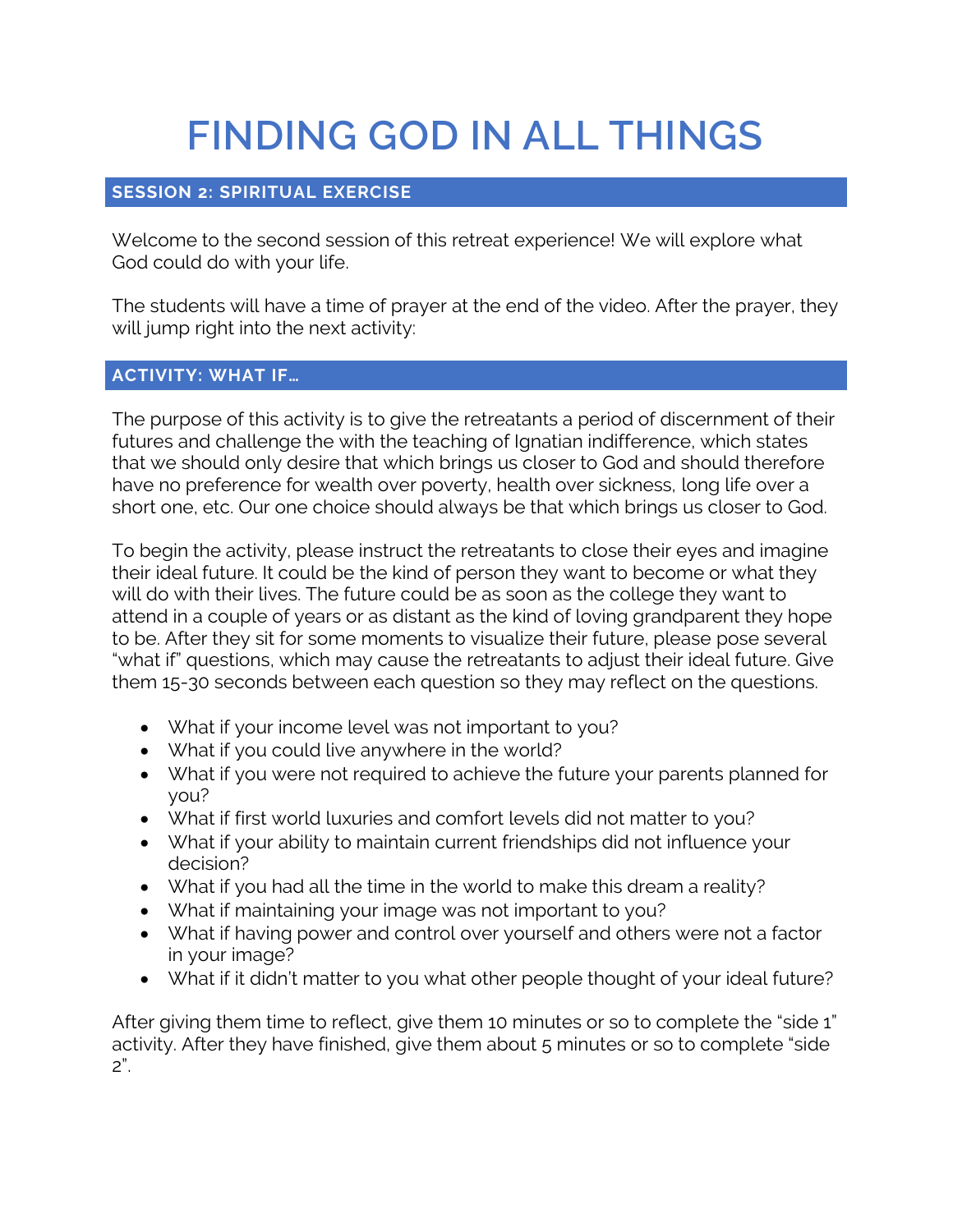## SIDE 1

On this side, draw an image of their ideal future. You can also make a collage of words that describe your ideal future, or any other illustration of what your ideal future will look like.

When you are finished, turn to side 2.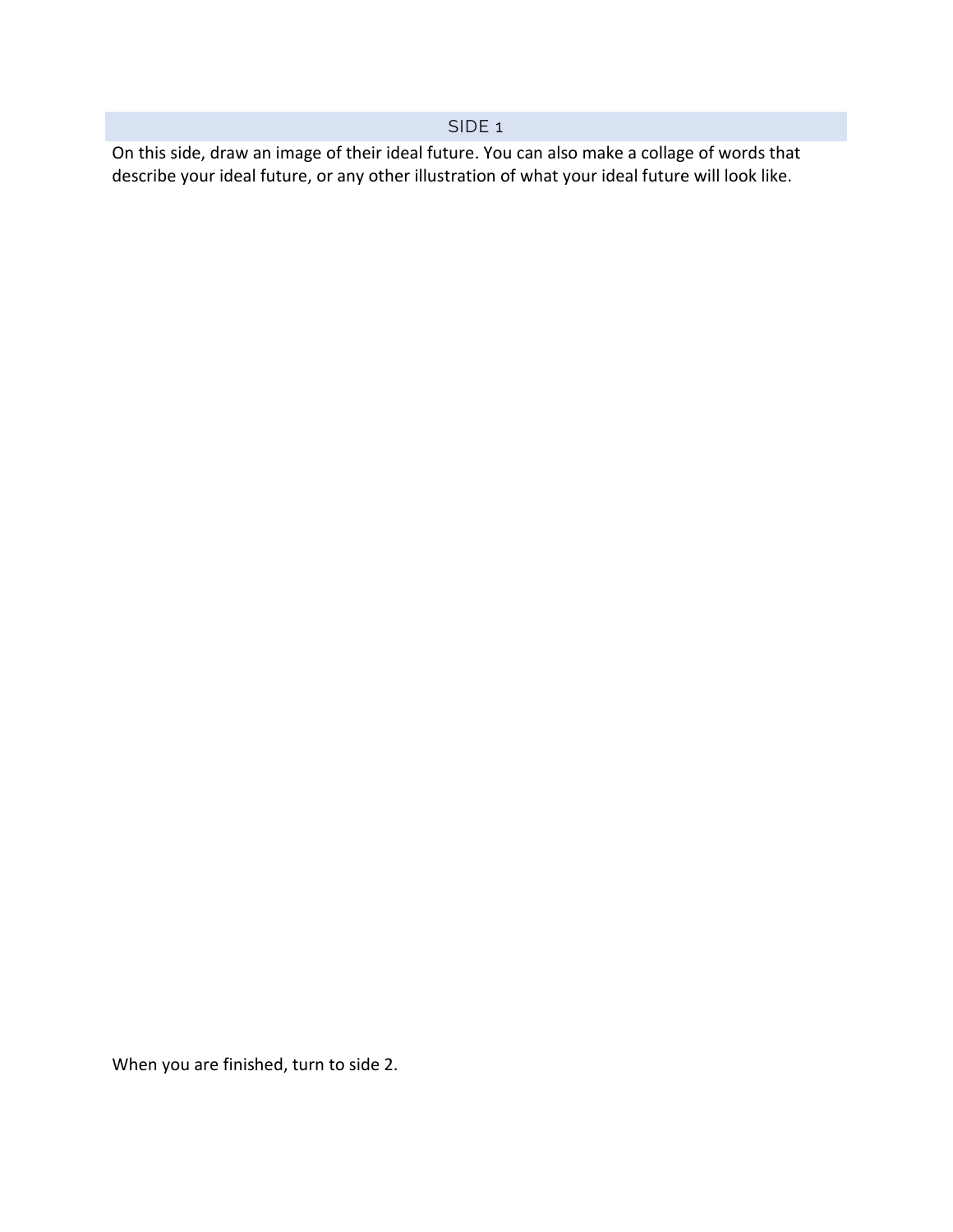## SIDE 2

On this side, write down or illustrate the ideas or things that could get in the way of you achieving your ideal future. When you are finished, wait for further instructions.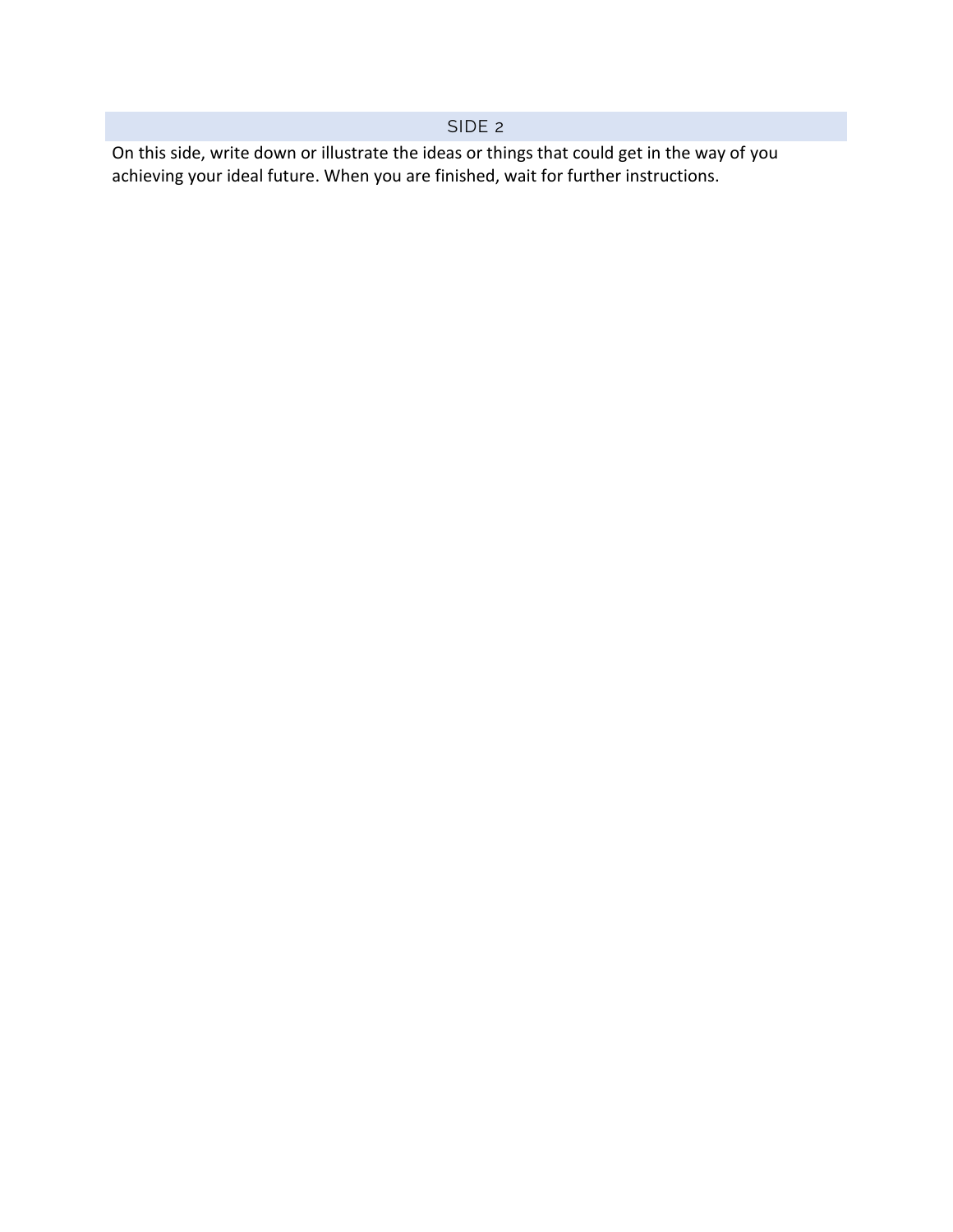Ask for volunteers to share with the group what their ideal futures look like and what things may keep them from achieving them.

After a few share about their futures, begin a discussion on the idea of Ignatian indifference. Some key points are:

"Often, we think about freedom as freedom from interference from others, but St. Ignatius understood freedom … as being detached enough from things, people, or experiences to be able either to take them up or to leave them aside…"

*What does freedom mean to you? What do you think it means to be detached from things or people or experiences?*

Ignatian indifference is "the capacity to let go of what doesn't help me to love God or love others—while staying engaged with what does. Indifference does not mean not caring. One can be indifferent and yet be deeply passionate. Nothing and no one belongs to us. Every beloved person and every good creation belongs to God, including me."

*What do you think people need to let go of to help them love God or others better? What is something you think you might need to let go of to help you love God or others better?*

God gifted us with food, nature, people, and so much more. He gave us these gifts for us to enjoy. When we allow those gifts to stop us from following God's desires for us, they tend to bring us suffering, not joy. When we enjoy those gifts without being attached to them, we are free!

Jesus wants us to trust God and to allow God's desires for us to unfold in our lives.

Matthew 6:25-27 – "Therefore I tell you, do not worry about your life, what you will eat or drink; or about your body, what you will wear. Is not life more than food, and the body more than clothes? Look at the birds of the air; they do not sow or reap or store away in barns, and yet your heavenly Father feeds them. Are you not much more valuable than they? Can any one of you by worrying add a single hour to your life?"

(For more information, visit<https://www.ignatianspirituality.com/ignatian-indifference/> )